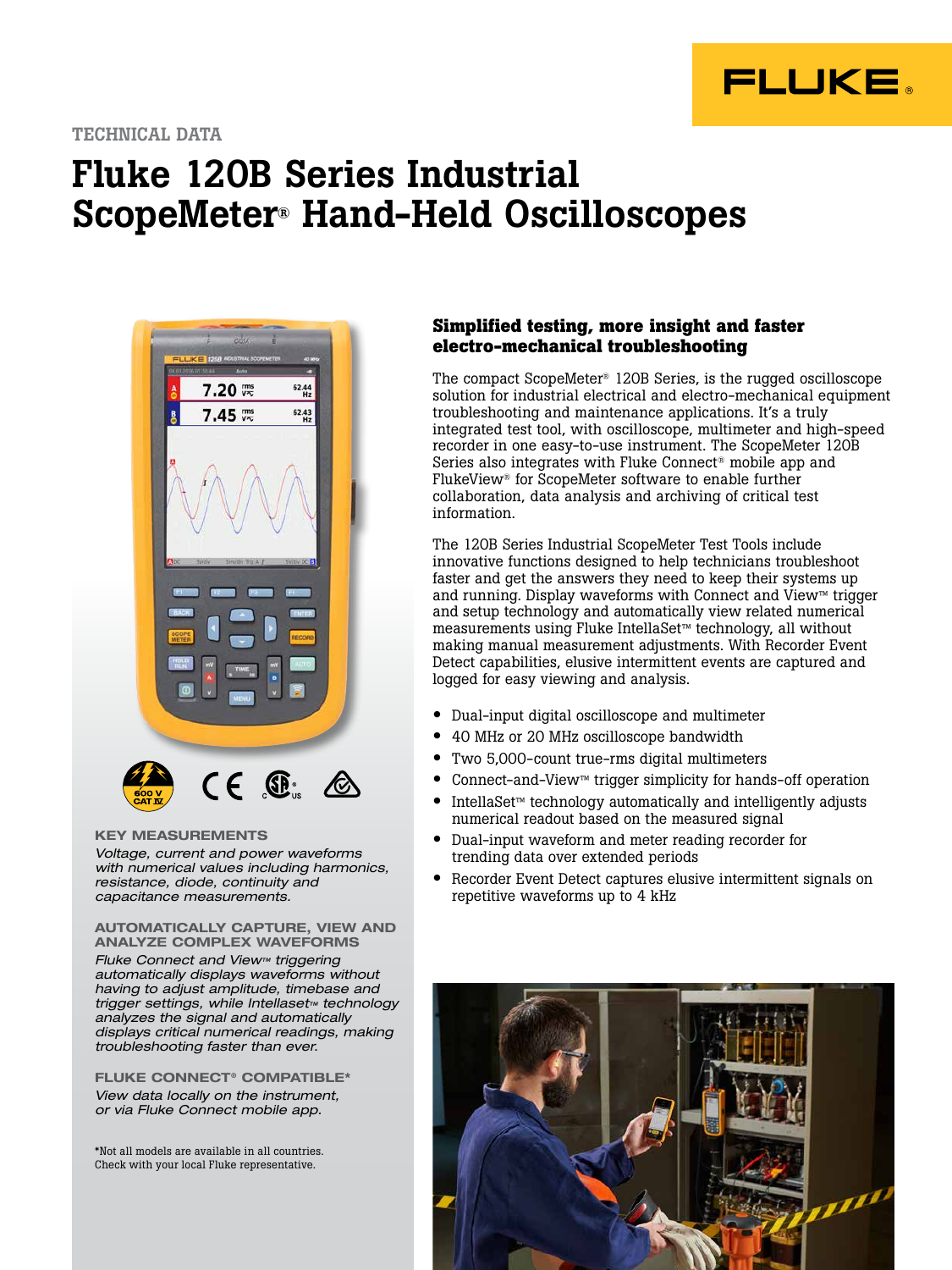



- Shielded test leads for oscilloscope, resistance and continuity measurements
- Resistance, continuity, diode and capacitance meter measurements
- Power measurements (W, VA, VAR, PF, DPF, Hz)
- Voltage, current and power harmonics
- Check Industrial networks with BusHealth physical layer tests against defined reference levels
- Save or recall data and instrument setups
- Store instrument setups defined by a test sequence for routine maintenance or most often used test procedures.
- External optically isolated USB interface to transfer, archive and analyze scope or meter data
- Optional WiFi adapter connected to internal USB port to wirelessly transfer information to the PC, laptop or Fluke Connect® mobile app\*
- FlukeView® ScopeMeter® Software for Windows®
- Rugged design to withstand 3g Vibration, 30g shock, and rated IP51 according to EN/IEC60529
- Highest safety rating in the industry: safety rated for CAT IV 600 V
- Li-Ion rechargeable battery, seven-hours operation (with four-hour charge time)

\*Not all models are available in all countries. Check with your local Fluke representative.



Fluke Connect-and-View™ triggering with Auto Reading function using Fluke IntellaSet™ technology gives you quick access to the data you need.

#### **Connect-and-View**™ **triggering for an instant, stable display**

Oscilloscope users know how difficult triggering can be. Using the wrong settings can lead to unstable waveform captures, and sometimes the wrong measurement data. Fluke's unique Connect-and-View™ triggering technology recognizes signal patterns, and automatically sets up the correct triggering to provide a stable, reliable and repeatable display. Connect-and-View™ triggering is designed to work with virtually any signal, including motor drives and control signals—without adjusting parameters, or even touching a button. Signal changes are instantly recognized and settings are automatically adjusted, providing a stable display even when measuring multiple test points in quick succession.

#### **IntellaSet**™**/AutoReading**

The Auto Readings function with Fluke IntellaSet™ technology uses proprietary algorithms to intelligently analyze the measured waveform and automatically displays the most appropriate numerical measurements on screen, so you can get the data you need easier than ever before. As an example, when the measured waveform is a line voltage signal, the Vrms and Hz readings are automatically displayed, whereas if the measured waveform is a square wave, the Vpeak-peak and Hz readings are automatically displayed. Using IntellaSet™ technology in conjunction with Connect-and-View™ automatic triggering you can be sure you're seeing not only the correct waveform, but the appropriate numerical reading as well. All without touching a button.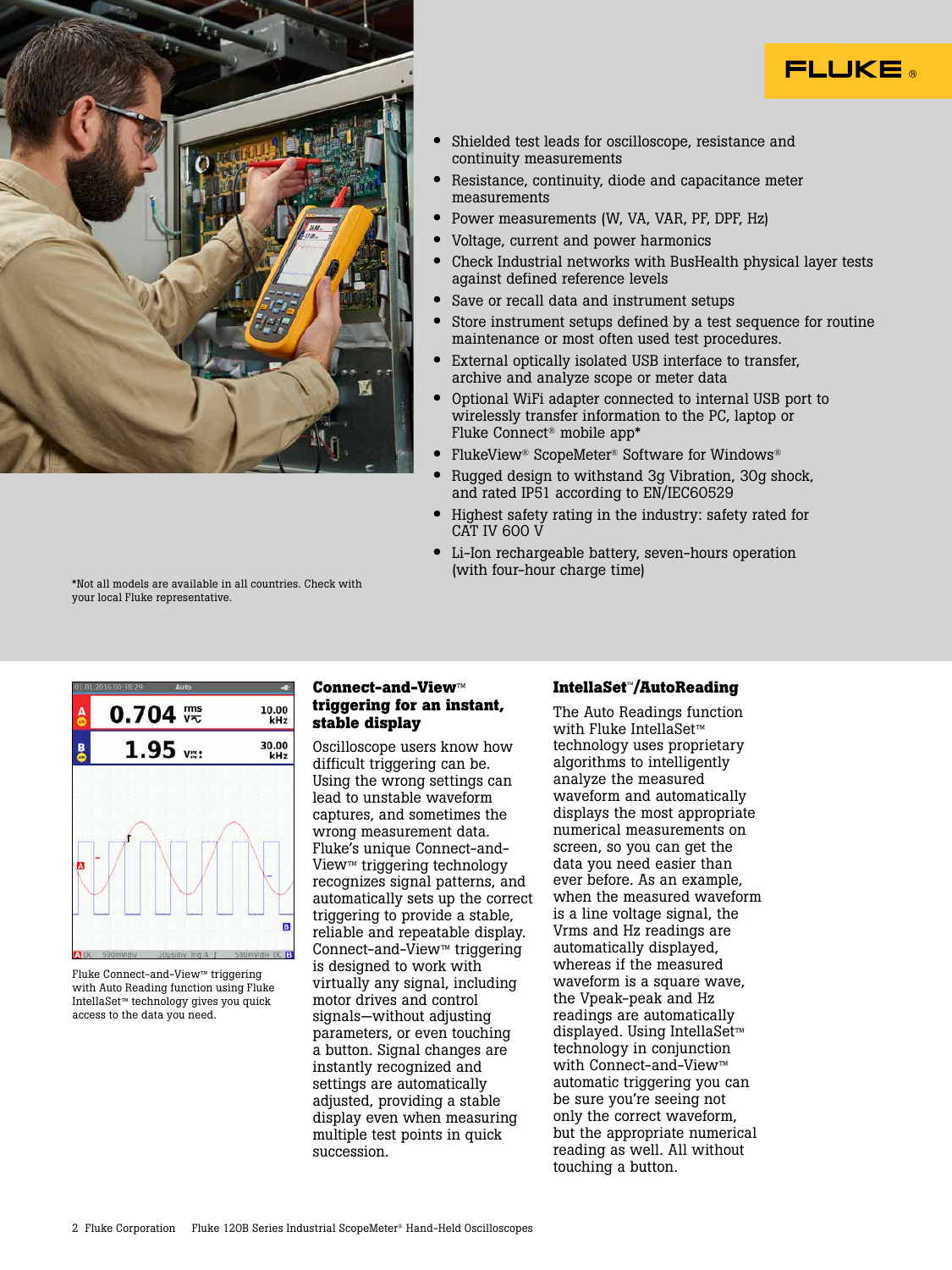



#### **Industrial equipment needs a reliable power supply to operate properly, use the dual input to obtain key power measurements.**

For single phase or 3-phase balanced systems, the dual inputs of the Industrial ScopeMeter® 120B Series can measure ac+dc rms voltage on channel A and ac+dc rms current on channel B. The Fluke 125B can then calculate; frequency, phase angle, active power (kW), reactive power (VA or var), power factor (PF) or displacement power factor (DPF) and can also calculate the power values for a 3-phase system where all phases have equal voltage and currents. This applies to both balanced system and resistive loads.

Easily obtain key power characteristics to validate a system power.



#### **Harmonics measurements**

Harmonics are periodic distortions of voltage, current, or power sine waves. Harmonics in power distribution systems are often caused by non-linear loads such as switched mode dc power supplies and adjustable speed motor drives. Harmonics can cause transformers, conductors, and motors to overheat. In the Harmonics function, the Test Tool measures harmonics to the 51st. Related data such as dc components, THD (Total Harmonic Distortion), and K factor are measured to provide a complete insight in to the electrical state of health of your loads.



#### **FlukeView® ScopeMeter® Software for Windows®**

Get more out of your ScopeMeter 120B with FlukeView® Software:

- Store instrument's screen copies on the PC, in color
- Copy screen images into your reports and documentation
- Capture and store waveform data from your ScopeMeter on your PC
- Create and archive waveform references for easy comparison
- Copy waveform data into your spreadsheet for detailed analysis
- Use cursors for parameter measurement
- Add user text to instrument setups and send them to the instrument for operator reference and instructions

Harmonic spectrum overview with cursors to measure the distortion as a percentage of the fundamental.



A single test tool measures volts, ohms, amps or capacitance, in addition to displaying waveforms.

#### **One test lead to measure multiple electrical parameters**

High frequency waveform, meter, capacitance and resistance measurements as well as continuity checks are all covered by single set of shielded test leads. No time is wasted finding or swapping leads.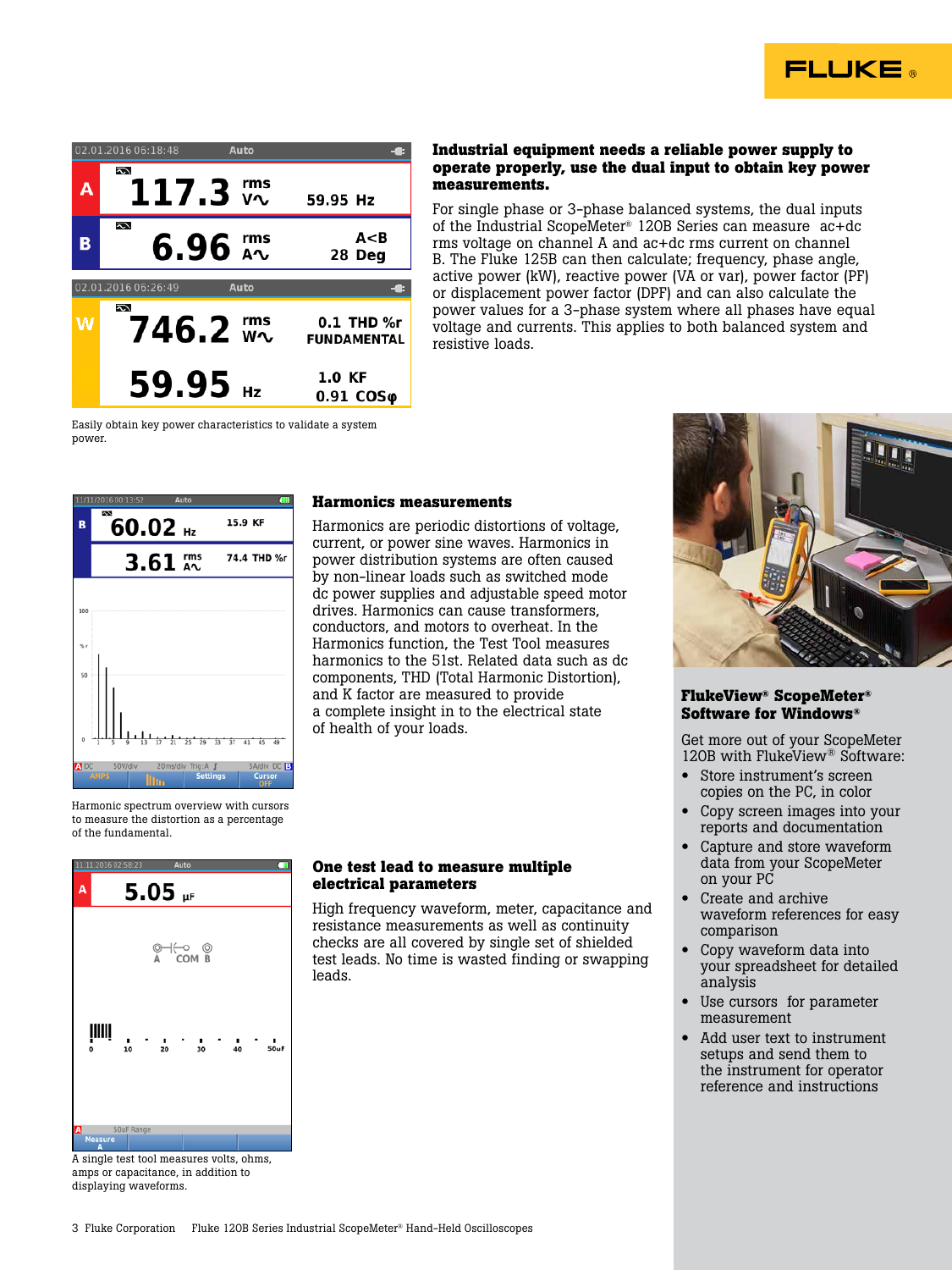



#### **Fluke Connect mobile app compatibility**

Automated industrial machinery is harder than ever to trouble shoot. It's not enough to just know where you have to test, you also have to know what to look for—and that can be hard without baseline measurement data or access to subject matter experts. The Fluke Connect® Assets wireless system of software and wireless test tools enables technicians to reduce maintenance costs and increase uptime with accurate equipment records and maintenance data that is easy to interpret, and share. Compare and contrast test point measurement data and trends so you can better understand signal characteristics and changes over time. And, by storing maintenance data on the Fluke Cloud™ you can enable team members to access it from wherever and whenever they need to so you can get advice or approvals in the field and get your systems up and running faster than ever before.



Quickly step through recorded events to identify and troubleshoot intermittent faults.

#### **Use the comprehensive recorder modes to help find intermittent faults with ease**

The toughest faults to find are those that happen only once in a while—intermittent events. They can be caused by bad connections, dust, dirt, corrosion or simply broken wiring or connectors. Other factors, like line outages and sags or the starting and stopping of a motor, can also cause intermittent events resulting in equipment shutdowns. When these events happen, you may not be around to see it. But, your Fluke ScopeMeter® Test Tool will. You can either plot the minimum and maximum peak measurement values or record the waveform trace. And, with expandable micro SD memory, recording sessions can be done for up to 14 days. This recorder is even more powerful with the addition of Recorder Event Detect, which makes detecting and logging intermittent faults easier than ever. Just set a threshold on a meter reading or scope trace and deviations are tagged as unique events. You no longer need to search through masses of data to pinpoint faults, and can quickly step from one tagged event to the next, while still having access to the full data set.



Quickly understand industrial field bus signal physical layer analog characteristics.

#### **Industrial Bus Health Test verifies electrical signal quality on industrial buses**

Bus Health Test analyzes the electrical signals on the industrial bus or network and gives a clear "Good", "Weak" or "Bad" indication mark for each of the relevant parameters, presented next to the actual measurement value. Measured values are compared to standard values based on the selected bus types (CAN-bus, Profi-bus, Foundation Field, RS-232 and many more), or, unique reference values can be set if different tolerances are required. The Fluke 125B can validate the quality of the electrical signals as soon as they are passed along the network, without looking at the data content. Additionally, the 125B checks the signal levels and speed, transition times and distortion, and compares these to the appropriate standards to help you find errors such as improper cable connections, bad contacts, incorrect grounding or improper terminators.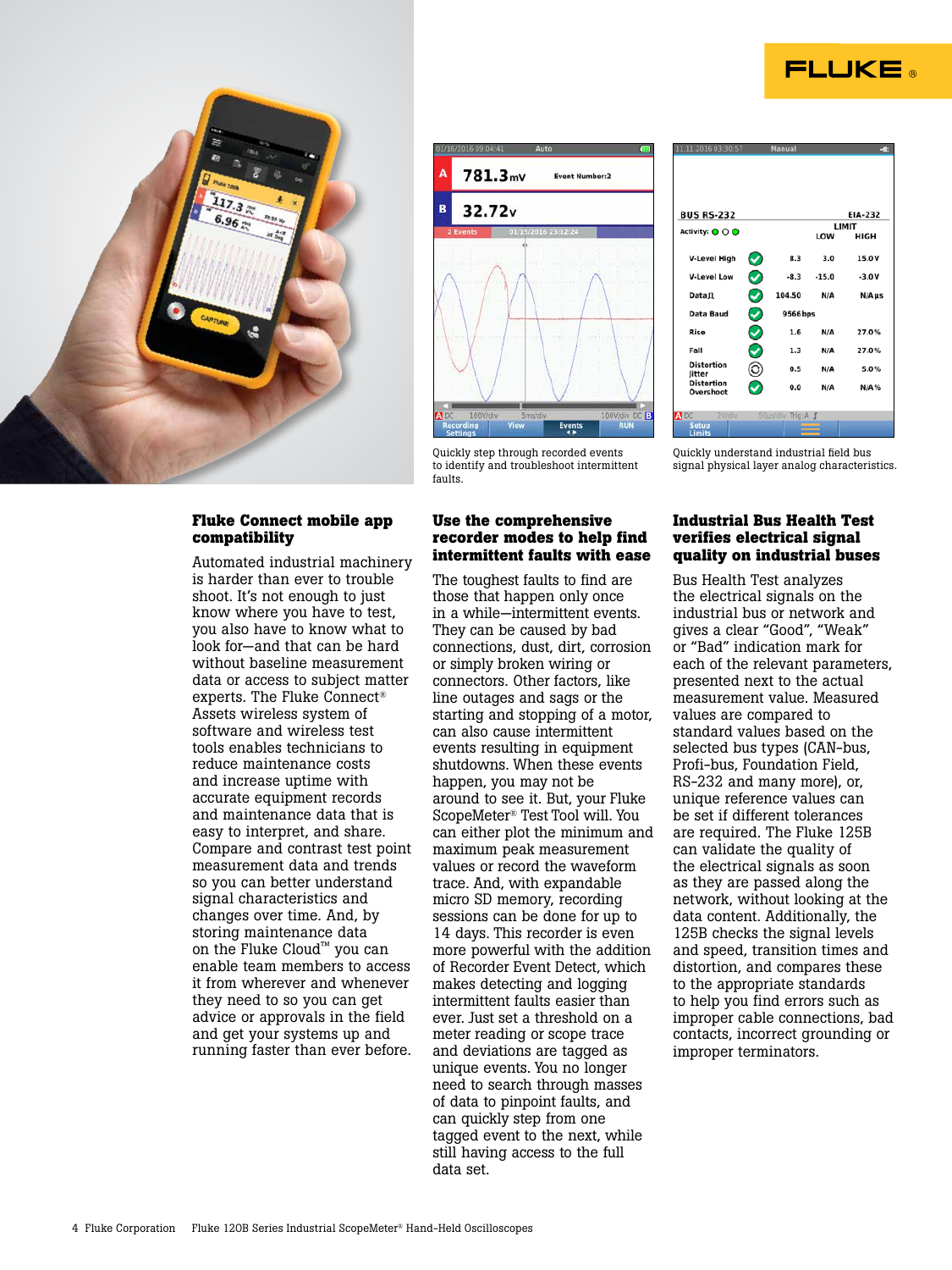

## **Specifications**

| <b>Oscilloscope mode</b>                              |                                                                                                                                                                                             |                                                                                 |  |
|-------------------------------------------------------|---------------------------------------------------------------------------------------------------------------------------------------------------------------------------------------------|---------------------------------------------------------------------------------|--|
| <b>Vertical</b>                                       |                                                                                                                                                                                             |                                                                                 |  |
| Frequency response - dc coupled                       | without probes and test leads (with BB120)                                                                                                                                                  | 123B: dc to 20 MHz (-3 dB)<br>124B and 125B: dc to 40 MHz (-3 dB)               |  |
|                                                       | with STL120-IV 1:1 shielded test leads                                                                                                                                                      | DC to 12.5 MHz (-3 dB) / dc to 20 MHz (-6 dB)                                   |  |
|                                                       | with VP41 10:1 Probe                                                                                                                                                                        | 123B: dc to 20MHz (-3 dB)<br>124B and 125B: dc to 40 MHz (-3 dB)                |  |
| Frequency response - ac coupled                       | without probes and test leads                                                                                                                                                               | $<$ 10 Hz $(-3$ dB)                                                             |  |
| (If roll off)                                         | with STL120-IV_1:1 shielded test leads                                                                                                                                                      | $<$ 10 Hz (-3 dB)                                                               |  |
|                                                       | with VP41 10:1 Probe                                                                                                                                                                        | $<$ 10 Hz (-3 dB)                                                               |  |
| Rise time, excluding probes,<br>test leads            | $123B < 17.5$ ns<br>124B and 125B <8.75 ns                                                                                                                                                  |                                                                                 |  |
| Input impedance                                       | without probes and test leads                                                                                                                                                               | 1 M $\Omega$ //20 pF                                                            |  |
|                                                       | with BB120                                                                                                                                                                                  | 1 M $\Omega$ //24 pF                                                            |  |
|                                                       | with STL120-IV_1:1 shielded test leads                                                                                                                                                      | 1 M $\Omega$ //230 pF                                                           |  |
|                                                       | with VP41 10:1 Probe                                                                                                                                                                        | 5 M $\Omega$ //15.5 pF                                                          |  |
| Sensitivity                                           | 5 mV to 200 V/div                                                                                                                                                                           |                                                                                 |  |
| Analog bandwidth limiter                              | 10 kHz                                                                                                                                                                                      |                                                                                 |  |
| Display modes                                         | A. -A. B. -B                                                                                                                                                                                |                                                                                 |  |
| Max. input voltage A and B                            | direct, with test leads, or with VP41 Probe                                                                                                                                                 | 600 Vrms CAT IV, 750 Vrms maximum voltage.                                      |  |
|                                                       | with BB120                                                                                                                                                                                  | 600 Vrms                                                                        |  |
| Max. floating voltage, from any<br>terminal to ground | 600 Vrms CAT IV, 750 Vrms up to 400Hz                                                                                                                                                       |                                                                                 |  |
| <b>Horizontal</b>                                     |                                                                                                                                                                                             |                                                                                 |  |
| Scope modes                                           | Normal, Single, Roll                                                                                                                                                                        |                                                                                 |  |
| Ranges (Normal)                                       | Equivalent sampling                                                                                                                                                                         | 123B: 20 ns to 500 ns/div,                                                      |  |
|                                                       |                                                                                                                                                                                             | 124B and 125B: 10 ns to 500 ns/div                                              |  |
|                                                       | Real time sampling                                                                                                                                                                          | $1 \mu s$ to 5 s/div                                                            |  |
|                                                       | Single (real time)                                                                                                                                                                          | $1 \mu s$ to 5 s/div                                                            |  |
|                                                       | Roll (real time)                                                                                                                                                                            | 1s to 60 s/div                                                                  |  |
| Sampling rate (for both channels                      | Equivalent sampling (repetitive signals)                                                                                                                                                    | up to $4$ GS/s                                                                  |  |
| simultaneously)                                       | Real time sampling 1 us to 60 s/div                                                                                                                                                         | $40$ MS/s                                                                       |  |
| <b>Trigger</b>                                        |                                                                                                                                                                                             |                                                                                 |  |
| Screen update                                         | Free run, on trigger                                                                                                                                                                        |                                                                                 |  |
| <b>Source</b>                                         | A, B                                                                                                                                                                                        |                                                                                 |  |
| <b>Sensitivity A and B</b>                            | @ DC to 5 MHz                                                                                                                                                                               | 0.5 divisions or 5 mV                                                           |  |
|                                                       | @ 40 MHz                                                                                                                                                                                    | 123B: 4 divisions                                                               |  |
|                                                       |                                                                                                                                                                                             | 124B and 125B: 1.5 divisions                                                    |  |
|                                                       | @ 60 MHz                                                                                                                                                                                    | 123B: N/A                                                                       |  |
|                                                       |                                                                                                                                                                                             | 124B and 125B: 4 divisions                                                      |  |
|                                                       |                                                                                                                                                                                             |                                                                                 |  |
| Slope                                                 | Positive, negative                                                                                                                                                                          |                                                                                 |  |
| <b>Advanced scope functions</b>                       |                                                                                                                                                                                             |                                                                                 |  |
| Display modes                                         | Normal                                                                                                                                                                                      | Captures up to 25 ns glitches and displays<br>analog-like persistence waveform. |  |
|                                                       | Smooth                                                                                                                                                                                      | Suppresses noise from a waveform.                                               |  |
|                                                       | Glitch off                                                                                                                                                                                  | Does not capture glitches between samples                                       |  |
|                                                       | Envelope                                                                                                                                                                                    | Records and displays the minimum and<br>maximum of waveforms over time.         |  |
| Auto set (Connect-and-View™)                          | Continuous fully automatic adjustments of amplitude, time base, trigger levels, trigger gap, and<br>hold-off. Manual override by user adjustment of amplitude, time base, or trigger level. |                                                                                 |  |
| <b>Dual input meter</b>                               |                                                                                                                                                                                             |                                                                                 |  |

The accuracy of all measurements is within  $\pm$  (% of reading + number of counts) from 18 °C to 28 °C.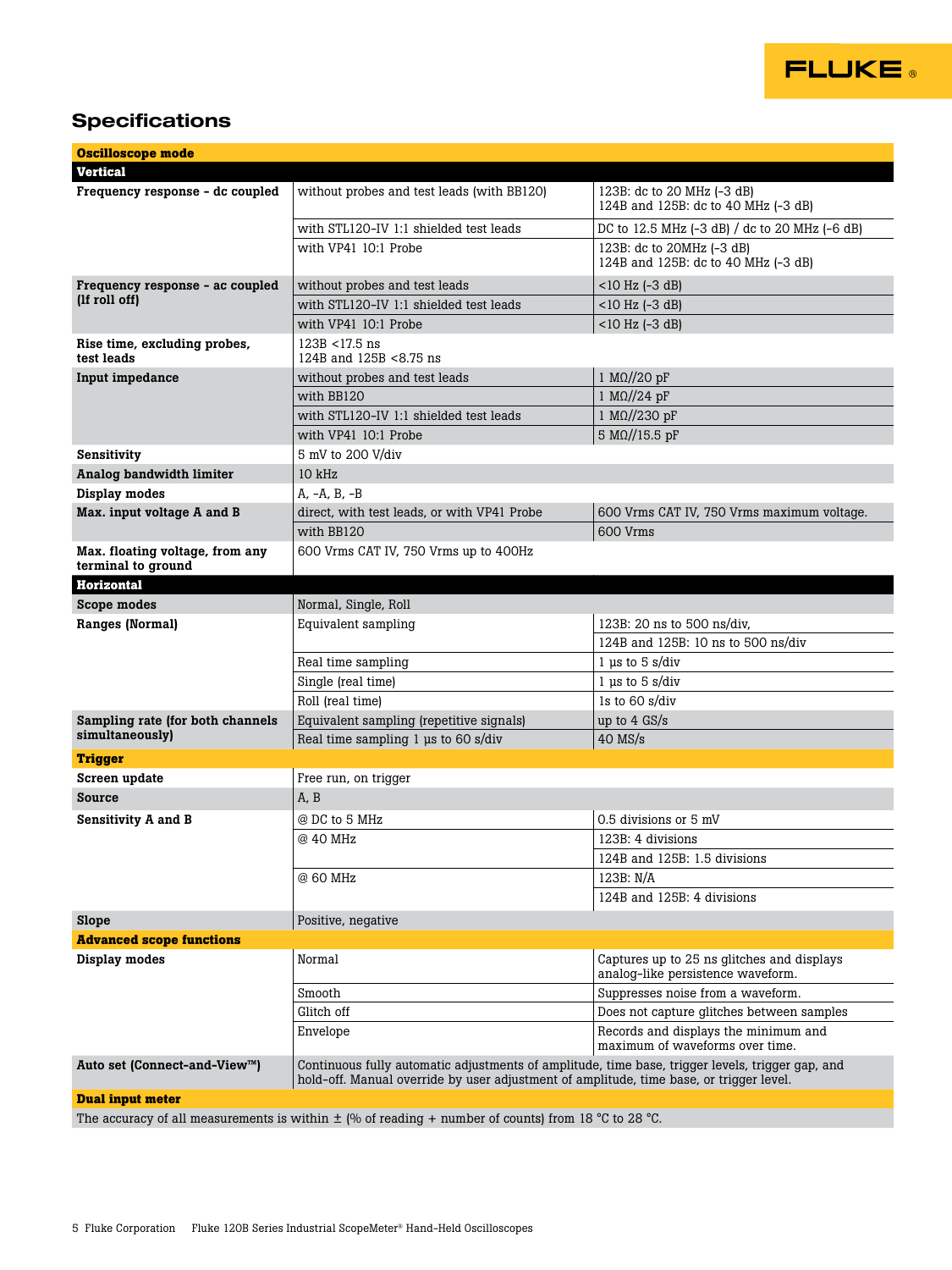

Add 0.1x (specific accuracy) for each °C below 18 °C or above 28 °C. For voltage measurements with 10:1 probe, add probe uncertainty +1 %. More than one waveform period must be visible on the screen.

| <b>Input A and input B</b>                               |                                                                                       |                                                                         |  |
|----------------------------------------------------------|---------------------------------------------------------------------------------------|-------------------------------------------------------------------------|--|
| <b>DC</b> voltage (VDC)                                  |                                                                                       |                                                                         |  |
| Ranges                                                   | 500 mV, 5 V, 50 V, 500 V, 750 V                                                       |                                                                         |  |
| Accuracy                                                 | $\pm$ (0.5 % +5 counts)                                                               |                                                                         |  |
| Common mode rejection (CMRR)                             | >100 dB @ dc, >60 dB @ 50, 60, or 400 Hz                                              |                                                                         |  |
| <b>Full scale reading</b>                                | 5000 counts                                                                           |                                                                         |  |
| True-rms voltages (V ac and V ac+dc)                     |                                                                                       |                                                                         |  |
| Ranges                                                   | 500 mV, 5 V, 50 V, 500 V, 750 V                                                       |                                                                         |  |
| Accuracy for 5 % to 100 % of                             | DC to 60 Hz (V $ac+dc$ )                                                              | $\pm$ (1 % +10 counts)                                                  |  |
| range (DC coupled)                                       | 1 Hz to $60$ Hz (V ac)                                                                | $\pm$ (1 % +10 counts)                                                  |  |
| Accuracy for 5 % to 100 % of<br>range (AC or dc coupled) | 60 Hz to 20 kHz                                                                       | $\pm$ (2.5 % +15 counts)                                                |  |
| DC rejection (only VAC)                                  | $>50$ dB                                                                              |                                                                         |  |
| Common mode rejection (CMRR)                             | $>100$ dB @ dc                                                                        |                                                                         |  |
|                                                          | >60 dB @ 50, 60, or 400 Hz                                                            |                                                                         |  |
| <b>Full scale reading</b>                                | 5000 counts, reading is independent of any signal crest factor.                       |                                                                         |  |
| Peak                                                     |                                                                                       |                                                                         |  |
| <b>Modes</b>                                             | Max peak, Min peak, or pk–to–pk                                                       |                                                                         |  |
| Ranges                                                   | 500 mV, 5 V, 50 V, 500 V, 2200 V                                                      |                                                                         |  |
| Accuracy                                                 | Accuracy Max peak or Min peak                                                         | 5 % of full scale                                                       |  |
|                                                          | Accuracy Peak–to–Peak                                                                 | $10\%$ of full scale                                                    |  |
| <b>Full scale reading</b>                                | 500 counts                                                                            |                                                                         |  |
| <b>Frequency (Hz)</b>                                    |                                                                                       |                                                                         |  |
| Ranges                                                   | 123B: 1 Hz, 10 Hz, 100 Hz, 1 kHz, 10 kHz, 100 kHz, 1 MHz, 10 MHz, and 50 MHz          |                                                                         |  |
|                                                          | 124B and 125B: 1 Hz, 10 Hz, 100 Hz, 1 kHz, 10 kHz, 100 kHz, 1 MHz, 10 MHz, and 70 MHz |                                                                         |  |
| <b>Frequency range</b>                                   | 15 Hz (1 Hz) to 50 MHz in continuous autoset                                          |                                                                         |  |
| Accuracy @1 Hz to 1 MHz                                  | $\pm$ (0.5 % +2 counts)                                                               |                                                                         |  |
| <b>Full scale reading</b>                                | 10 000 counts                                                                         |                                                                         |  |
| <b>RPM</b>                                               |                                                                                       |                                                                         |  |
| Max reading                                              | 50.00 kRPM                                                                            |                                                                         |  |
| Accuracy                                                 | $\pm$ (0.5 % +2 counts)                                                               |                                                                         |  |
| Duty cycle (PULSE)                                       |                                                                                       |                                                                         |  |
| Range                                                    | 2 % to 98 %                                                                           |                                                                         |  |
| <b>Frequency range</b>                                   | 15 Hz (1 Hz) to 30 MHz in continuous autoset                                          |                                                                         |  |
| <b>Pulse width (PULSE)</b>                               |                                                                                       |                                                                         |  |
| <b>Frequency range</b>                                   | 15 Hz (1 Hz) to 30 MHz in continuous autoset                                          |                                                                         |  |
| <b>Full scale reading</b>                                | 1000 counts                                                                           |                                                                         |  |
| <b>Amperes (AMP)</b>                                     |                                                                                       |                                                                         |  |
| With current clamp                                       | Ranges                                                                                | same as V dc, V ac, V ac+dc, or PEAK                                    |  |
|                                                          | Scale factors                                                                         | 0.1 mV/A, 1 mV/A, 10 mV/A, 100 mV/A, 400 mV/A,<br>$1$ V/A, $10$ mV/mA   |  |
|                                                          | Accuracy                                                                              | same as V dc, V ac, V ac+dc, or PEAK<br>(add current clamp uncertainty) |  |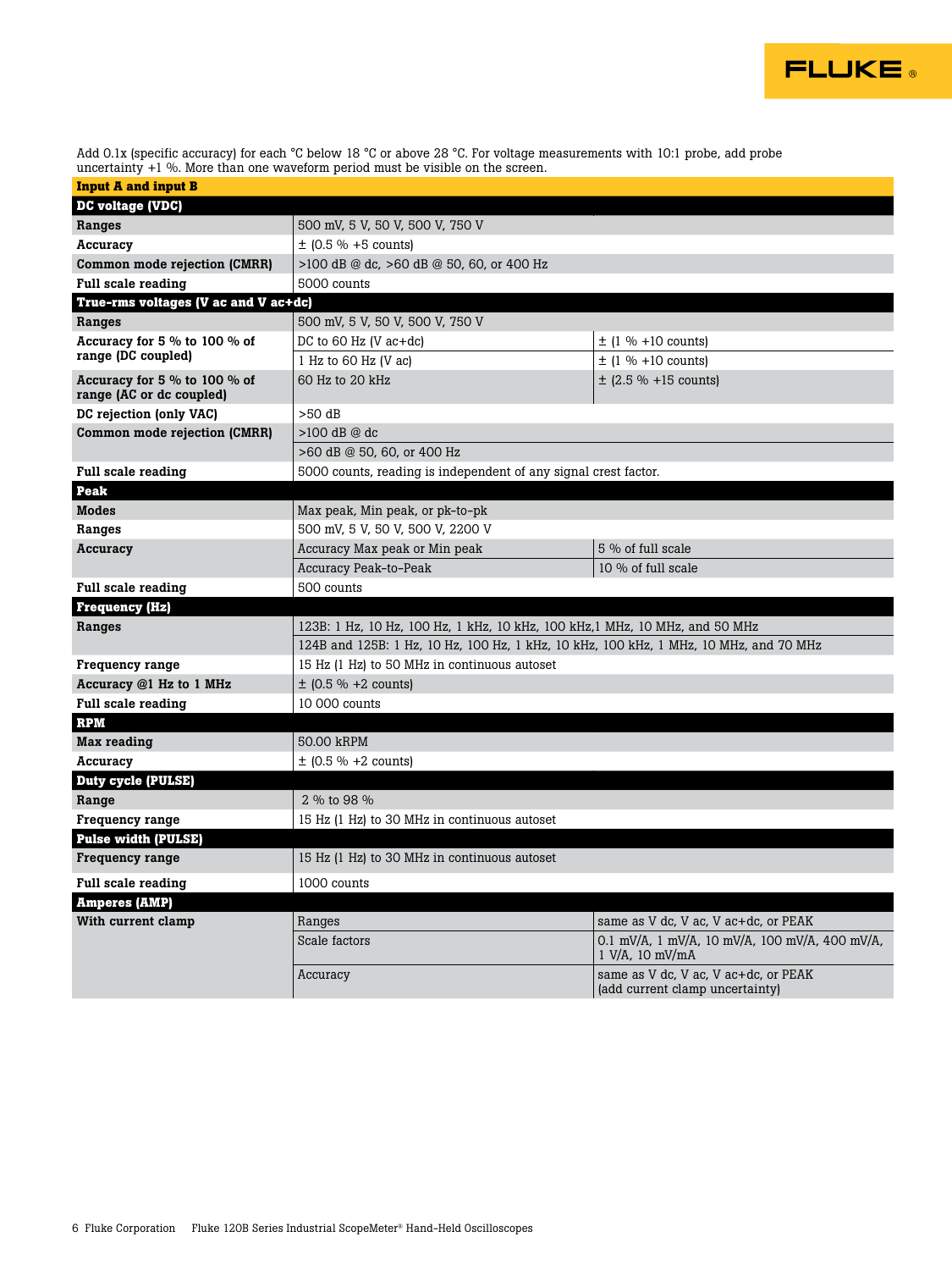

| Temperature (TEMP) with optional temperature probe |                                                                                                                                          |                                                                                                 |  |
|----------------------------------------------------|------------------------------------------------------------------------------------------------------------------------------------------|-------------------------------------------------------------------------------------------------|--|
| Range                                              | 200 °C/div (200 °F/div)                                                                                                                  |                                                                                                 |  |
| <b>Scale factor</b>                                | 1 mV/ $\degree$ C and 1 mV/ $\degree$ F                                                                                                  |                                                                                                 |  |
| Accuracy                                           | as V dc (add temp. probe uncertainty)                                                                                                    |                                                                                                 |  |
| <b>Decibel</b> (dB)                                |                                                                                                                                          |                                                                                                 |  |
| $0$ dBV                                            | 1 <sub>V</sub>                                                                                                                           |                                                                                                 |  |
|                                                    | 1 mW referenced to 600 $\Omega$ or 50 $\Omega$                                                                                           |                                                                                                 |  |
| 0 dBm (600 $\Omega$ /50 $\Omega$ )<br>dB on        |                                                                                                                                          |                                                                                                 |  |
| <b>Full scale reading</b>                          | V dc, V ac, or Vac+dc<br>1000 counts                                                                                                     |                                                                                                 |  |
| <b>Crest factor (CREST)</b>                        |                                                                                                                                          |                                                                                                 |  |
| Range                                              | 1 to 10                                                                                                                                  |                                                                                                 |  |
| <b>Full scale reading</b>                          | 90 Counts                                                                                                                                |                                                                                                 |  |
| <b>Phase</b>                                       |                                                                                                                                          |                                                                                                 |  |
| <b>Modes</b>                                       | A to B, B to A                                                                                                                           |                                                                                                 |  |
| Range                                              | 0 to 359 degrees                                                                                                                         |                                                                                                 |  |
| <b>Resolution</b>                                  | 1 degree                                                                                                                                 |                                                                                                 |  |
| Power (125B only)                                  |                                                                                                                                          |                                                                                                 |  |
| Configurations                                     | only)                                                                                                                                    | 1 phase / 3 phase 3 conductor balanced loads (3 phase: fundamental component only, AUTOSET mode |  |
| Power factor (PF)                                  | Ratio between watts and VA range - 0.00 to 1.00                                                                                          |                                                                                                 |  |
| Watt                                               | RMS reading of multiplying corresponding samples of input A (volts) and input B (amperes)                                                |                                                                                                 |  |
|                                                    | Full scale reading                                                                                                                       | 999 counts                                                                                      |  |
| VA                                                 | Vrms x Arms                                                                                                                              |                                                                                                 |  |
|                                                    | Full scale reading                                                                                                                       | 999 counts                                                                                      |  |
| VA reactive (var)                                  | $\sqrt{((VA)^2-W^2)}$                                                                                                                    |                                                                                                 |  |
|                                                    | Full scale reading                                                                                                                       | 999 counts                                                                                      |  |
| Vpwm                                               |                                                                                                                                          |                                                                                                 |  |
| Purpose                                            | to measure on pulse width modulated signals, like motor drive inverter outputs                                                           |                                                                                                 |  |
| Principle                                          | readings show the effective voltage based on the average value of samples over a whole number of<br>periods of the fundamental frequency |                                                                                                 |  |
| Accuracy                                           | as Vrms for sinewave signals                                                                                                             |                                                                                                 |  |
| <b>Input A to common</b>                           |                                                                                                                                          |                                                                                                 |  |
| Ohm $(\Omega)$                                     |                                                                                                                                          |                                                                                                 |  |
| Ranges                                             | 123B and 124B                                                                                                                            | 500 $\Omega$ , 5 k $\Omega$ , 50 k $\Omega$ , 500 k $\Omega$ , 5 M $\Omega$ , 30 M $\Omega$     |  |
|                                                    | 125B                                                                                                                                     | 50 Ω, 500 Ω, 5 kΩ, 50 kΩ, 500 kΩ, 5 MΩ, 30 MΩ                                                   |  |
| Accuracy                                           | $\pm$ (0.6 % + 5 counts) 50 $\Omega$ $\pm$ (2 % + 20 counts)                                                                             |                                                                                                 |  |
| <b>Full scale reading</b>                          | 50 $\Omega$ to 5 M $\Omega$ - 5000 counts, 30 M $\Omega$ - 3000 counts                                                                   |                                                                                                 |  |
| <b>Measurement current</b>                         | 0.5 mA to 50 nA, decreases with increasing ranges                                                                                        |                                                                                                 |  |
| Open circuit voltage                               | 4V                                                                                                                                       |                                                                                                 |  |
| <b>Continuity (Cont)</b>                           |                                                                                                                                          |                                                                                                 |  |
| Beep                                               | <(30 Ω ± 5 Ω) in 50 Ω range                                                                                                              |                                                                                                 |  |
| <b>Measurement current</b>                         | $0.5$ mA                                                                                                                                 |                                                                                                 |  |
| Detection of shorts of                             | $\geq$ 1 ms                                                                                                                              |                                                                                                 |  |
| <b>Diode</b>                                       |                                                                                                                                          |                                                                                                 |  |
| <b>Measurement voltage</b>                         | @0.5 mA                                                                                                                                  | >2.8 V                                                                                          |  |
|                                                    | @open circuit                                                                                                                            | $<4~\rm{V}$                                                                                     |  |
| <b>Measurement current</b>                         | $0.5$ mA                                                                                                                                 |                                                                                                 |  |
| Polarity                                           | + on input A, - on COM                                                                                                                   |                                                                                                 |  |
| <b>Capacitance (CAP)</b>                           |                                                                                                                                          |                                                                                                 |  |
| Ranges                                             | 50 nF, 500 nF, 5 µF, 50 µF, 500 µF                                                                                                       |                                                                                                 |  |
| <b>Full scale reading</b>                          | 5000 counts                                                                                                                              |                                                                                                 |  |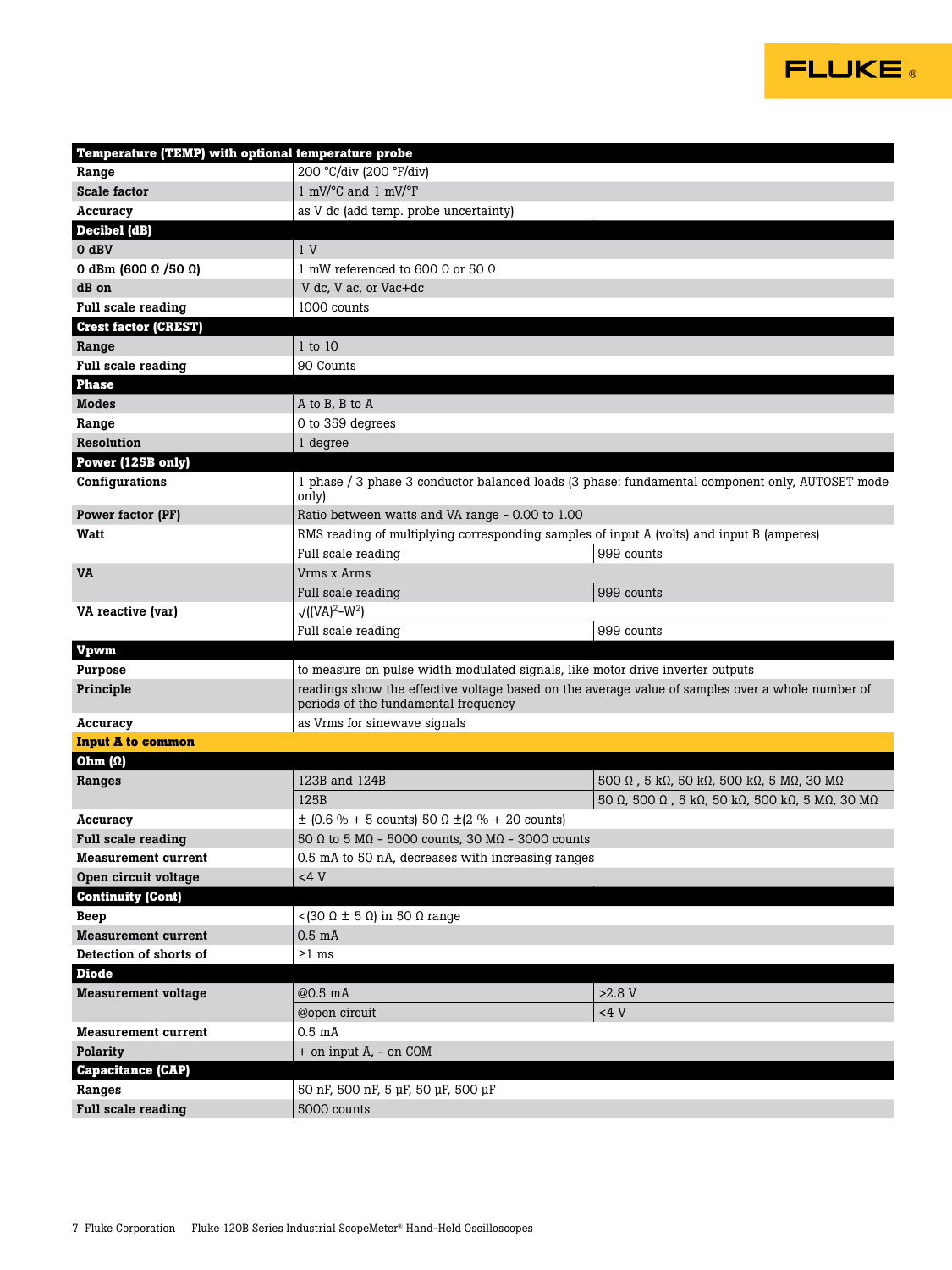

| <b>Measurement current</b>                                                                                                                                                                             | 500 nA to 0.5 mA, increases with increasing ranges                                                                                                                                                                            |                        |  |
|--------------------------------------------------------------------------------------------------------------------------------------------------------------------------------------------------------|-------------------------------------------------------------------------------------------------------------------------------------------------------------------------------------------------------------------------------|------------------------|--|
| <b>Advanced meter functions</b>                                                                                                                                                                        |                                                                                                                                                                                                                               |                        |  |
| Zero Set                                                                                                                                                                                               | Set actual value to reference                                                                                                                                                                                                 |                        |  |
| AutoHold (on A)                                                                                                                                                                                        | Captures and freezes a stable measurement result. Beeps when stable. AutoHold works on the main<br>meter reading, with thresholds of 1 Vpp for AC signals and 100 mV for DC signals.                                          |                        |  |
| Fixed decimal point                                                                                                                                                                                    | Activated by using attenuation keys.                                                                                                                                                                                          |                        |  |
| <b>Cursor Readout (124B and 125B)</b>                                                                                                                                                                  |                                                                                                                                                                                                                               |                        |  |
| <b>Sources</b>                                                                                                                                                                                         | A.B                                                                                                                                                                                                                           |                        |  |
| Single vertical line                                                                                                                                                                                   | Average, min and max readout                                                                                                                                                                                                  |                        |  |
|                                                                                                                                                                                                        | Average, min, max and time from start of readout (in ROLL mode; instrument in HOLD)                                                                                                                                           |                        |  |
|                                                                                                                                                                                                        | Min, max and time from start of readout (in RECORDER mode; instrument in HOLD)                                                                                                                                                |                        |  |
|                                                                                                                                                                                                        | Harmonics values in POWER QUALITY mode.                                                                                                                                                                                       |                        |  |
| Dual vertical lines                                                                                                                                                                                    | Peak-peak, time distance and reciprocal time distance readout                                                                                                                                                                 |                        |  |
|                                                                                                                                                                                                        | Average, min, max and time distance readout (in ROLL mode; instrument in HOLD)                                                                                                                                                |                        |  |
| Dual horizontal lines                                                                                                                                                                                  | High, low and peak-peak readout                                                                                                                                                                                               |                        |  |
| Rise or fall time                                                                                                                                                                                      | Transition time, 0 %-level and 100 %-level readout (manual or auto leveling; auto leveling only<br>possible in single channel mode)                                                                                           |                        |  |
| Accuracy                                                                                                                                                                                               | As oscilloscope accuracy                                                                                                                                                                                                      |                        |  |
| <b>Recorder</b>                                                                                                                                                                                        |                                                                                                                                                                                                                               |                        |  |
|                                                                                                                                                                                                        | The recorder captures meter readings in Meter Recorder mode or continuously captures waveform samples in Scope Recorder mode. The<br>information is stored on internal memory or on optional SD card (with the 125B or 124B). |                        |  |
| The results are displayed as Chart recorder display that plots a graph of min and max values of Meter measurements over time or as a<br>waveform recorder display that plots all the captured samples. |                                                                                                                                                                                                                               |                        |  |
| <b>Meter readings</b>                                                                                                                                                                                  |                                                                                                                                                                                                                               |                        |  |
| <b>Measurement Speed</b>                                                                                                                                                                               | Maximum 2 measurements/s                                                                                                                                                                                                      |                        |  |
| Record Size (min, max, average)                                                                                                                                                                        | 2 M readings for 1 channel                                                                                                                                                                                                    |                        |  |
| Recorded Time Span                                                                                                                                                                                     | 2 weeks                                                                                                                                                                                                                       |                        |  |
| Maximum number of events                                                                                                                                                                               | 1024                                                                                                                                                                                                                          |                        |  |
| <b>Waveform record</b>                                                                                                                                                                                 |                                                                                                                                                                                                                               |                        |  |
| Maximum sample rate                                                                                                                                                                                    | 400 K sample/s                                                                                                                                                                                                                |                        |  |
| Size Internal memory                                                                                                                                                                                   | 400 M samples Recorded Time                                                                                                                                                                                                   |                        |  |
| Span internal memory                                                                                                                                                                                   | 15 minutes at 500 µs/div                                                                                                                                                                                                      | 11 hours at 20 ms/div  |  |
| Record Size SD card                                                                                                                                                                                    | 1.5 G samples                                                                                                                                                                                                                 |                        |  |
| Recorded Time Span SD card                                                                                                                                                                             | 11 hours at 500 us/div                                                                                                                                                                                                        | 14 days at 20 ms/div   |  |
| Maximum number of events                                                                                                                                                                               | 64                                                                                                                                                                                                                            |                        |  |
| <b>Power Quality (125B only)</b>                                                                                                                                                                       |                                                                                                                                                                                                                               |                        |  |
| Readings                                                                                                                                                                                               | Watt, VA, var, PF, DPF, Hz                                                                                                                                                                                                    |                        |  |
| Watt, VA, var ranges (auto)                                                                                                                                                                            | 250 W to 250 MW, 625 MW, 1.56 GW                                                                                                                                                                                              |                        |  |
|                                                                                                                                                                                                        | when selected: total (%r)                                                                                                                                                                                                     | $\pm$ (2 % + 6 counts) |  |
|                                                                                                                                                                                                        | when selected: fundamental (%f)                                                                                                                                                                                               | $\pm$ (4 % + 4 counts) |  |
| DPF                                                                                                                                                                                                    | 0.00 to 1.00                                                                                                                                                                                                                  |                        |  |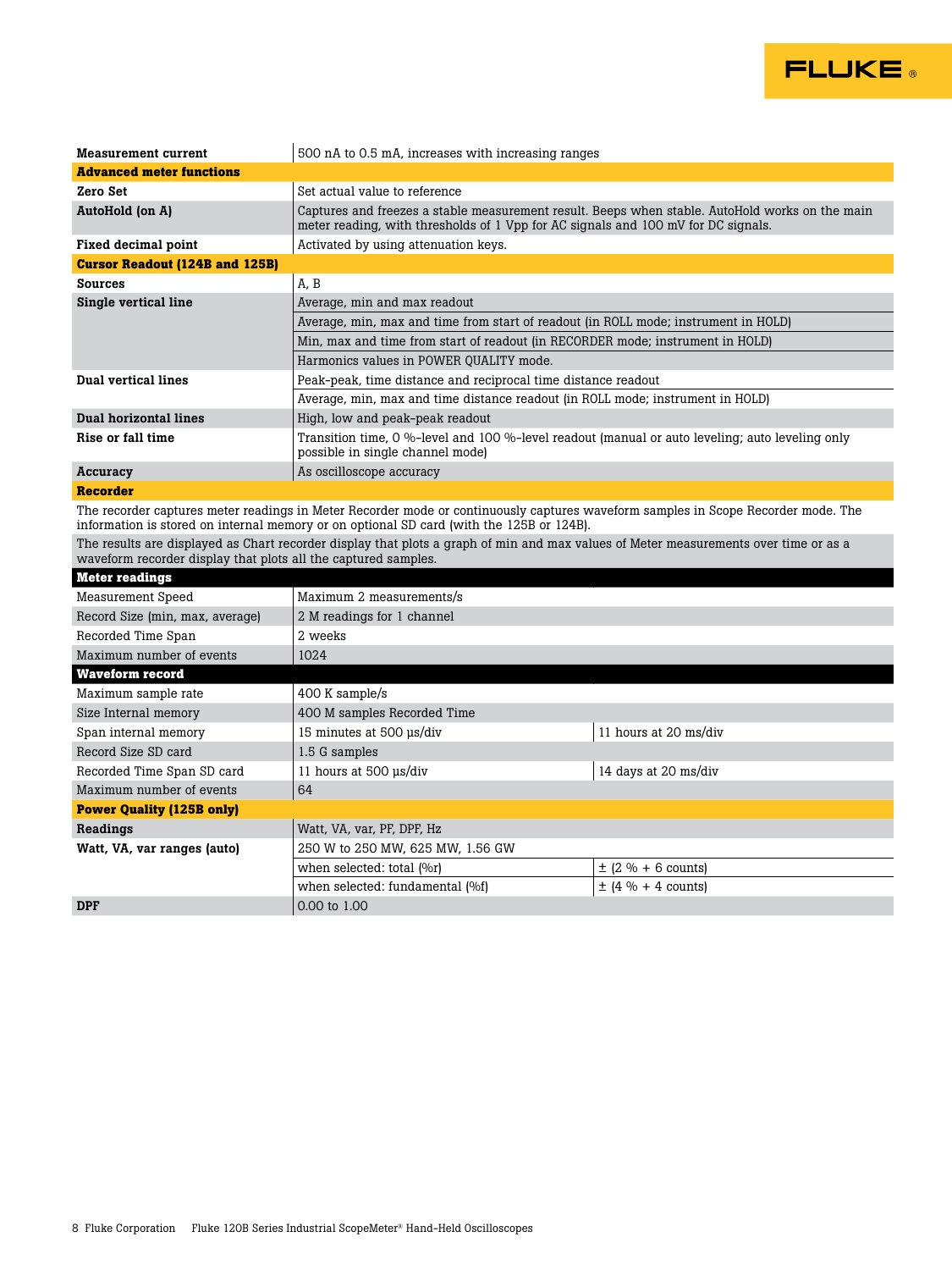

| PF                                                         | 0.00 to 1.00, $\pm$ 0.04                                                      |                                                                                                                                                                                                                               |  |
|------------------------------------------------------------|-------------------------------------------------------------------------------|-------------------------------------------------------------------------------------------------------------------------------------------------------------------------------------------------------------------------------|--|
| <b>Frequency range</b>                                     | 10.0 Hz to 15.0 kHz<br>40.0 Hz to 70.0 Hz                                     |                                                                                                                                                                                                                               |  |
| <b>Number of Harmonics</b>                                 | DC to 51                                                                      |                                                                                                                                                                                                                               |  |
| Readings / Cursor readings<br>(fundamental 40 Hz to 70 Hz) | V rms / A rms / Watt                                                          | each harmonic from fundamental maybe selected<br>for individual readings                                                                                                                                                      |  |
|                                                            | Includes frequency of fundamental, phase Angle and K-factor (in Amp and Watt) |                                                                                                                                                                                                                               |  |
| <b>Bus health tester (Fluke 125B only)</b>                 |                                                                               |                                                                                                                                                                                                                               |  |
| <b>Type</b>                                                | <b>Subtype</b>                                                                | <b>Protocol</b>                                                                                                                                                                                                               |  |
| AS-i                                                       | <b>NEN-EN50295</b>                                                            |                                                                                                                                                                                                                               |  |
| CAN                                                        | ISO-11898                                                                     |                                                                                                                                                                                                                               |  |
| Interbus S                                                 | RS-422<br>EIA-422                                                             |                                                                                                                                                                                                                               |  |
| <b>Modbus</b>                                              | RS-232                                                                        | RS-232/EIA-232                                                                                                                                                                                                                |  |
|                                                            | RS-485                                                                        | RS-485/EIA-485                                                                                                                                                                                                                |  |
| <b>Foundation Fieldbus</b>                                 | H1                                                                            | 61158 type 1, 31.25 kBit                                                                                                                                                                                                      |  |
| Profibus                                                   | DP                                                                            | EIA-485                                                                                                                                                                                                                       |  |
|                                                            | PĀ                                                                            | 61158 type 1                                                                                                                                                                                                                  |  |
| <b>RS-232</b>                                              | EIA-232                                                                       |                                                                                                                                                                                                                               |  |
| <b>RS-485</b>                                              | EIA-485                                                                       |                                                                                                                                                                                                                               |  |
| <b>Miscellaneous</b>                                       |                                                                               |                                                                                                                                                                                                                               |  |
| <b>Display</b>                                             | Type                                                                          | 5.7-inch color active matrix TFT                                                                                                                                                                                              |  |
|                                                            | Resolution                                                                    | 640 x 480 pixels                                                                                                                                                                                                              |  |
| <b>Waveform Display</b>                                    | Vertical                                                                      | 10 div of 40 pixels                                                                                                                                                                                                           |  |
|                                                            | Horizontal                                                                    | 12 div of 40 pixels                                                                                                                                                                                                           |  |
| Power                                                      | External                                                                      | via Power Adapter BC430                                                                                                                                                                                                       |  |
|                                                            | Input voltage                                                                 | 10 V DC to 21 V DC                                                                                                                                                                                                            |  |
|                                                            | Power consumption                                                             | 5 W typical                                                                                                                                                                                                                   |  |
|                                                            | Input connector                                                               | 5 mm jack                                                                                                                                                                                                                     |  |
|                                                            | Internal                                                                      | via Battery Pack BP290                                                                                                                                                                                                        |  |
|                                                            | Battery power                                                                 | Rechargeable Li-Ion 10.8 V                                                                                                                                                                                                    |  |
|                                                            | Operating time                                                                | 7 hours with 50 % backlight brightness                                                                                                                                                                                        |  |
|                                                            | Charging time                                                                 | 4 hours with test tool off.<br>7 hours with test tool on                                                                                                                                                                      |  |
|                                                            | Allowable ambient temp                                                        | 0 to 40 $\degree$ C (32 to 104 $\degree$ F) during charging                                                                                                                                                                   |  |
| Memory                                                     | Internal memory can store 20 data sets<br>(screen waveform and setup)         | Micro SD card slot with optional SD card<br>(max size of 32 GB)                                                                                                                                                               |  |
| Mechanical                                                 | Size                                                                          | 259 mm x 132 mm x 55 mm<br>$(10.2 \text{ in } x5.2 \text{ in } x 2.15 \text{ in})$                                                                                                                                            |  |
|                                                            | Weight                                                                        | 1.4 kg (3.2 lb) including battery pack                                                                                                                                                                                        |  |
| Interface                                                  | Optically isolated                                                            | Transfer screen copies (bitmaps), settings and<br>data                                                                                                                                                                        |  |
|                                                            | USB to PC/laptop                                                              | OC4USB optically isolated USB adapter/cable,<br>(optional), using FlukeView <sup>®</sup> software for<br>Windows®.                                                                                                            |  |
|                                                            | Optional WiFi adapter                                                         | Fast transfer of screen copies (bitmaps), settings<br>and data to PC/laptop, tablet, smartphone, etc.<br>A USB port is provided for attaching the WiFi<br>dongle. Do not use the USB port with a cable for<br>safety reasons. |  |
| <b>Environmental</b>                                       |                                                                               |                                                                                                                                                                                                                               |  |

Environmental MIL-PRF-28800F, Class 2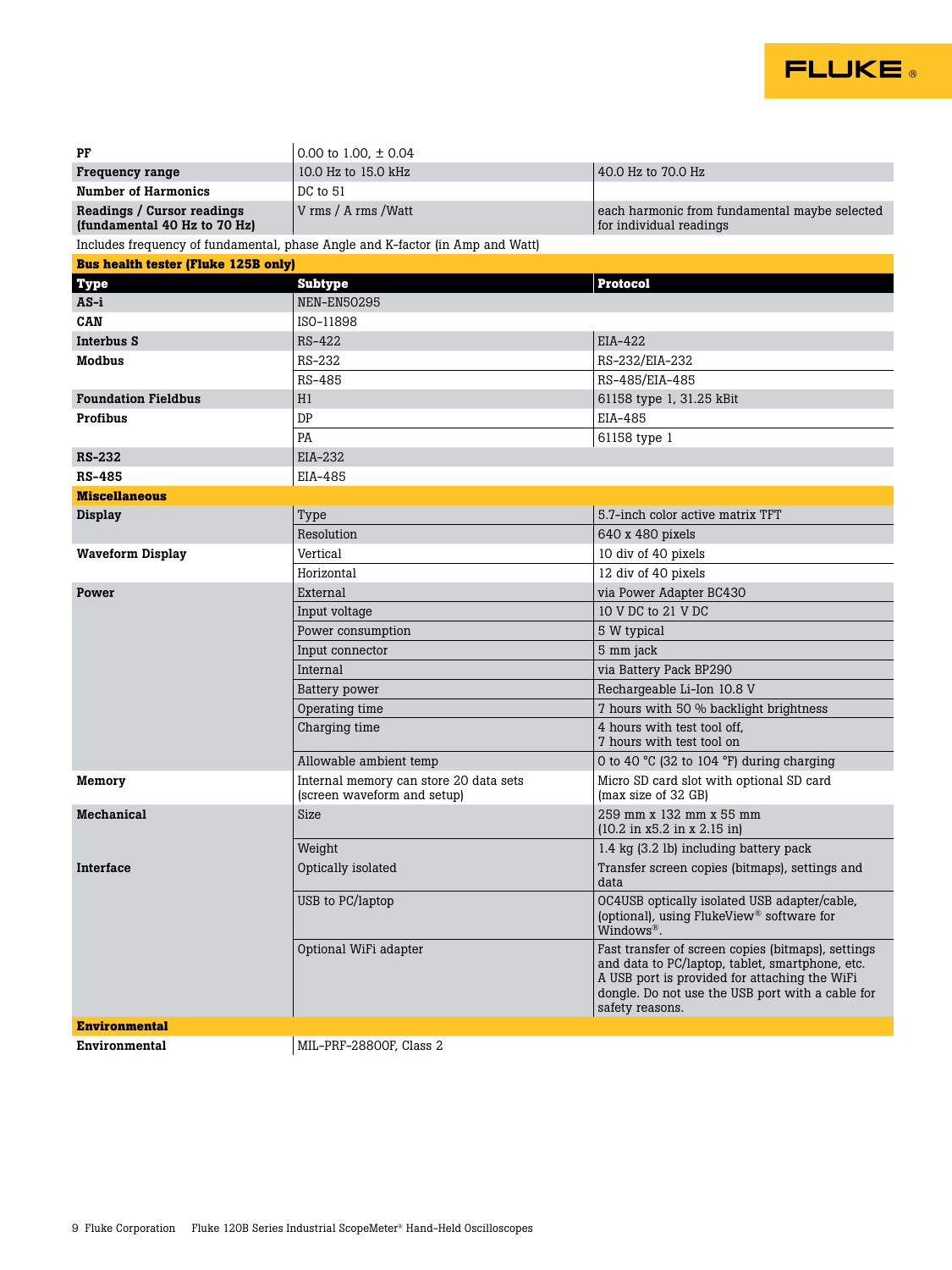

| Temperature                                 | <b>Battery Operation</b>                          | 0 to 40 °C (32 to 104 °F)                                                              |  |
|---------------------------------------------|---------------------------------------------------|----------------------------------------------------------------------------------------|--|
|                                             | Power Adapter Operation                           | 0 to 50 °C (32 to 122 °F)                                                              |  |
|                                             | Storage                                           | $-20$ to 60 °C ( $-4$ to 140 °F)                                                       |  |
| <b>Humidity (Operating)</b>                 | @ 0 to 10 °C (32 to 50 °F)                        | noncondensing                                                                          |  |
|                                             | @ 10 to 30 °C (50 to 86 °F)                       | 95 %                                                                                   |  |
|                                             | @ 30 to 40 °C (86 to 104 °F)                      | 75 %                                                                                   |  |
|                                             | @ 40 to 50 °C (104 to 122 °F)                     | 45 %                                                                                   |  |
| <b>Storage</b>                              | @ -20 to 60 °C (-4 to 140 °F)                     | noncondensing                                                                          |  |
| Altitude                                    | Operating at 3 km (10 000 feet)                   | CAT III 600 V                                                                          |  |
|                                             | Operating at 2 km (6 600 feet)                    | CAT IV 600 V                                                                           |  |
|                                             | Storage                                           | 12 km (40 000 feet)                                                                    |  |
| <b>EMC</b> electromagnetic<br>compatibility | International                                     | IEC 61326-1: Industrial, CISPR 11:<br>Group 1, Class A                                 |  |
|                                             | Korea (KCC)                                       | Class A Equipment (Industrial Broadcasting &<br>Communication Equipment)               |  |
|                                             | USA (FCC)                                         | 47 CFR 15 subpart B. This product is considered<br>an exempt device per clause 15.103. |  |
| Wireless radio with adapter                 | Frequency range                                   | 2412 MHz to 2462 MHz                                                                   |  |
|                                             | Output power                                      | $< 100$ mW                                                                             |  |
| <b>Enclosure protection</b>                 | IP51, ref: EN/IEC60529                            |                                                                                        |  |
| <b>Safety</b>                               | General                                           | IEC 61010-1: Pollution Degree 2                                                        |  |
|                                             | Measurement                                       | IEC 61010-2-033: CAT IV 600 V/CAT III 750 V                                            |  |
| Max. input voltage input A and B            | Direct on input or with leads                     | 600 Vrms CAT IV for derating                                                           |  |
|                                             | With Banana-to BNC Adapter BB120                  | 600 Vrms for derating                                                                  |  |
|                                             | Max. floating voltage from any terminal to ground | 600 Vrms CAT IV, 750 Vrms up to 400 Hz                                                 |  |

|                                          | <b>Fluke 123B</b> | <b>Fluke 124B</b> | <b>Fluke 125B</b> |
|------------------------------------------|-------------------|-------------------|-------------------|
| <b>Functions</b>                         |                   |                   |                   |
| Full function dual input scope and meter |                   |                   |                   |
| Oscilloscope bandwidth MHz               | 20                | 40                | 40                |
| Meter and Scope Recorder                 | $\bullet$         |                   |                   |
| Scope cursor measurements                |                   |                   |                   |
| Power and harmonics measurements         |                   |                   |                   |
| <b>Bus health</b>                        |                   |                   |                   |
| Included accessories                     |                   |                   |                   |
| 10:1 voltage probe                       |                   |                   |                   |
| i400S AC Current Clamp                   |                   |                   |                   |